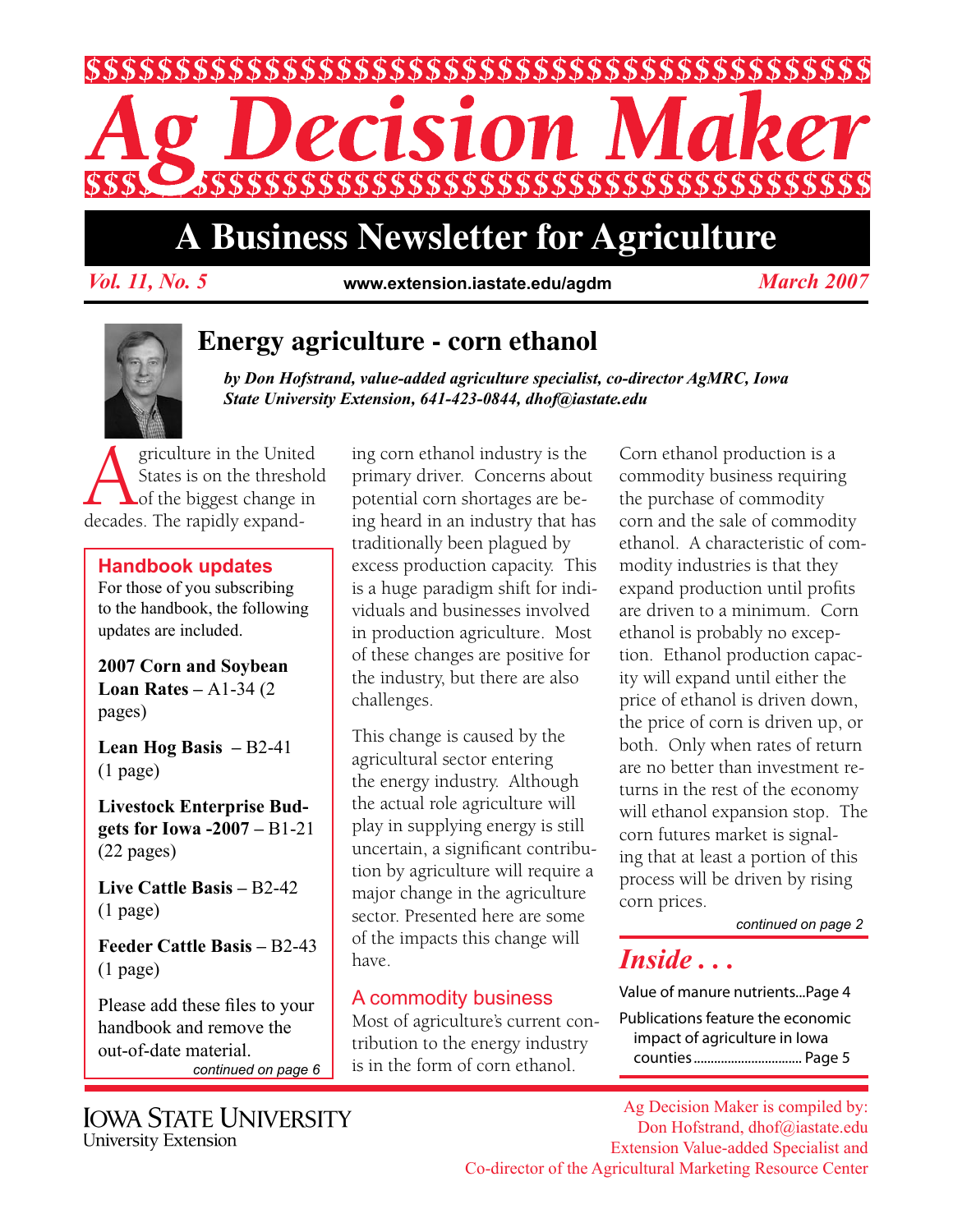## 

*Energy agriculture - corn ethanol, continued from page 1*

#### Not your traditional price pattern

We have had years of high corn prices in the past, notably 1995, 1988, 1983 and 1974. However, this price pattern is different than previous periods of high corn prices. Price spikes in the past have been either partially or entirely caused a reduction in the supply of corn. Too little rain, too much rain, early frost, etc. have all combined to periodically reduce the supply of corn, leading to rising prices. However, these weather phenomena are usually short in duration (one year) resulting in a return to normal production in the following year and a reduction in corn price. However, the current high price pattern is caused by expanding demand, not reduced supply. So we are in uncharted waters as to how this price pattern will evolve.

#### History of little significance

People are using historic prices and price relationships to make projections of future profitability and viability of everything from bio-fuels businesses to agriculture in general. However, by all indications, we are entering a new era in agriculture. Where it will take us, no one knows. But the one thing we do know is that agriculture's future will probably not be like its past.

#### A rising tide lifts all boats

"A rising tide lifts all boats" is often used in economic circles to indicate that a growing economy benefits all people. Whether or not this is true for the economy, I believe it is true for grain production. Stated in a different fashion, "rising corn prices lift all grain prices." This is because high corn prices are not caused by a limited supply of corn acres. Rather, high corn prices over the long term are caused by a limited number of total cropland acres. Corn genetics have greatly expanded the geographic area that can produce corn. However, if we have more acres of corn, it means we have fewer acres of something else. And a shortage of the other crop will drive up the price of that crop. Expanding corn acreage in the Corn Belt will reduce soybean acreage. Reduced soybean acreage will drive up the price of soybeans. Higher soybean prices will expand soybean acreage in other areas like the Great Plains. Expanded soybean acreage will reduce wheat acreage. The reduced number of wheat acres will drive up the price of wheat. And on it goes. So grain farmers that don't raise corn will also receive benefits.

### Impacts on the livestock industry

Higher feed prices are putting pressure on livestock profits. Economic theory tells us that higher feed prices will eventually be translated into higher meat prices. Because the demand for meat is relatively unresponsive to price changes, consumption will not drop precipitously. However, the transition period will not be pretty.

There is concern that the ethanol industry will cause a reduction in livestock production in the heart of the corn growing area, especially for hogs and poultry. Although distillers grains are a feed by-product of the ethanol process, the total feed supply is reduced sharply. For every pound of corn that goes into the ethanol process, only one third of a pound comes out as distillers grains. Also, taking the oil out of the corn germ eliminates an energy source from the distillers grains.

Substituting ethanol production for livestock production will have a negative impact on rural farm employment because a bushel of corn fed to livestock generates more employment than when it is processed into ethanol. This appears to be true for all species and production methods of livestock. And much of the livestock employment occurs on the farm (although it is decreasing) while all of the bio-fuels employment is off the farm.

However, in the long-term, ethanol and livestock may find ways to co-exist. Research into the use of distiller's grains as livestock feed is yielding interesting results. It indicates that distillers grains can comprise up to half of the ration of cattle (both beef and dairy) whereas a few years ago we thought that distillers grains could comprise only a small portion of the ration.

Research being conducted on finishing cattle on wet distillers grains and corn stalks is yielding en-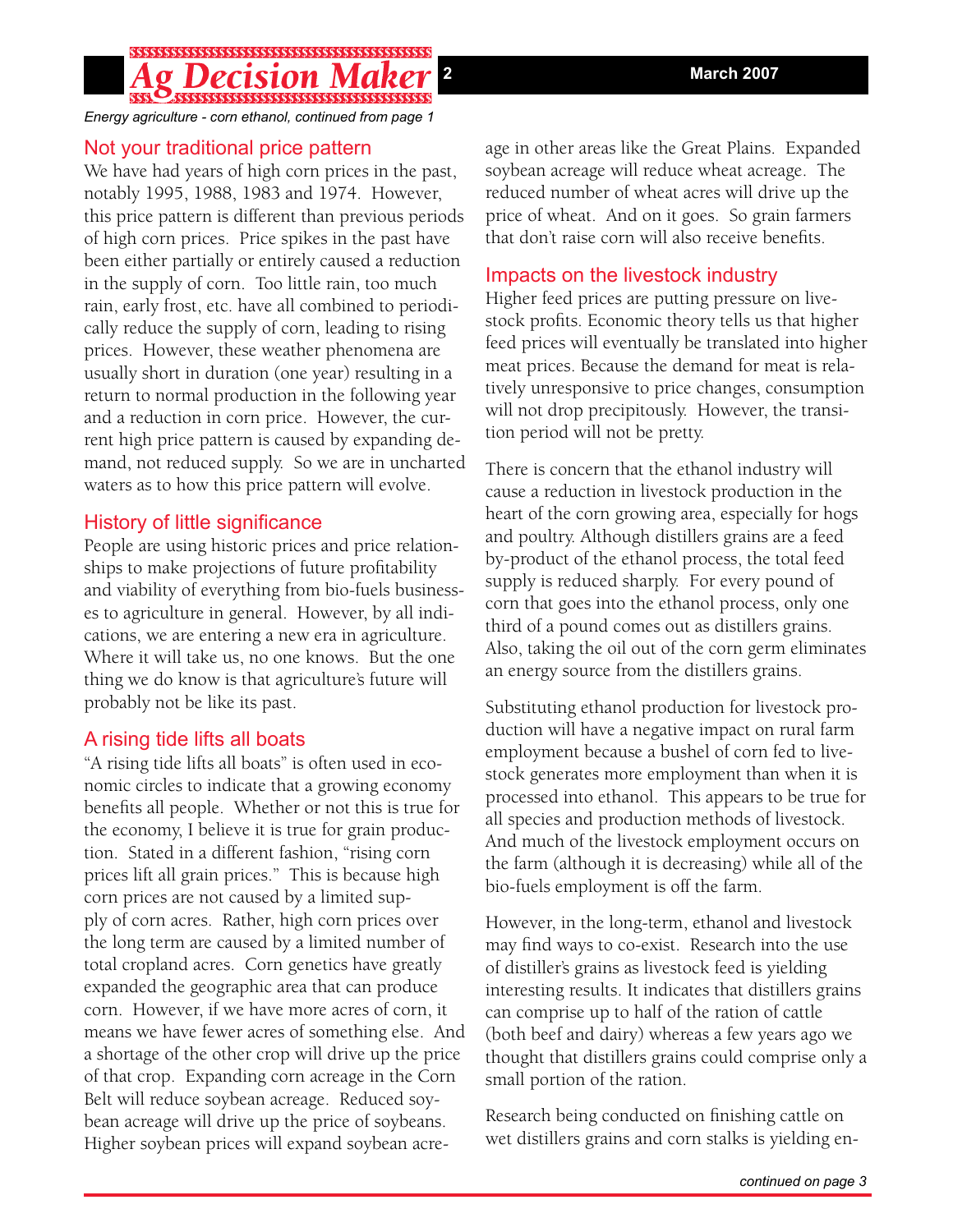## 

#### *Energy agriculture - corn ethanol, continued from page 2*

couraging results. Research is also being focused on using increased amounts of distillers grains in hog and poultry rations. The fractionation of corn may create a more refined division of the corn kernel into the portion used for ethanol and the portion used for livestock feed. These changes provide hope that the feed industry and the ethanol industry can co-exist and thrive.

#### Other dislocations

The expansion of corn production will cause dislocations for other crops. The most obvious one is soybeans. Increasing corn acres in Iowa will result in fewer soybean acres. Soybean acres will probably move to the fringes of the Corn Belt and west into the Great Plains. As a result of this shift, soybean processing plants may be out of position with production. A problem may also arise for feed mills.

### Meeting the demand

Can we increase crop production to meet the expanding demand posed by renewable energy and still meet the needs of the food industry? In other words, can we serve two masters – food and fuel? U.S. agriculture in modern times has never been challenged to see how much it could produce. Secretary of Agriculture Earl Butts did encourage farmers to plant fence-row to fence-row in the 1970s. But that expansion was not of the intensity and potential duration that we are seeing today.

There is little doubt that we can increase crop output over the coming years. Some of the ways production will increase are listed below.

- Trend line increases in corn yields will continue. Many analysts believe that the rate of increase in yields will increase.
- Improved crop genetics will increase the amount of corn produced on marginal lands. The corn growing region of the U.S. will expand, especially into the Great Plains. Good hybrids with shorter growing season requirements, reduced disease stress during dry conditions, and drought tolerance are all being touted by the seed industry.
- Conversion of some CRP land and other grassland areas to crop production.
- More research funding will focus on increasing agriculture's production potential through improved inputs, cultural practices, etc.
- Increased usage of tile drainage to increase productivity. Higher grain prices will provide the financial incentive.

Will these be enough to meet the emerging energy demand while maintaining our commitment to food, feed, exports and conservation? No one knows. But U.S. agriculture has never had a challenge like this before. I suspect that we can do more than some people give us credit.

### Farmland, the limiting resource

The scenario I describe above would seem to be of great benefit for grain farmers. However, that is not necessarily the case. Profits accrue to the limiting resources in agriculture. Farmers are not the limiting resource, farmland is. We can see this by the line-up of farmers that develops every time a tract of land comes up for sale or rent. Because land is the limited resource in producing grains, it becomes the residual claimant of profits. Farmers bid aggressively to expand their land base and farmland rental rates quickly rise to the point where grain farmer's profits are reduced to levels in existence before the grain price rise. Rising rental rates and expectations of future increases are quickly capitalized into land values. So the biggest beneficiary is the land owner. Granted, many farmers are both farm operators and land owners. However, over half of the land in Iowa is rented, often from an out-of-state landowner.

### Crop price volatility

In this new environment grain prices will be influenced by both food factors and energy factors. The demand from the food sector is relatively stable. Changes in demand are driven by changes in population, consumer incomes and consumer tastes and preferences, all of which change slowly. Food supply is also relatively stable, except during